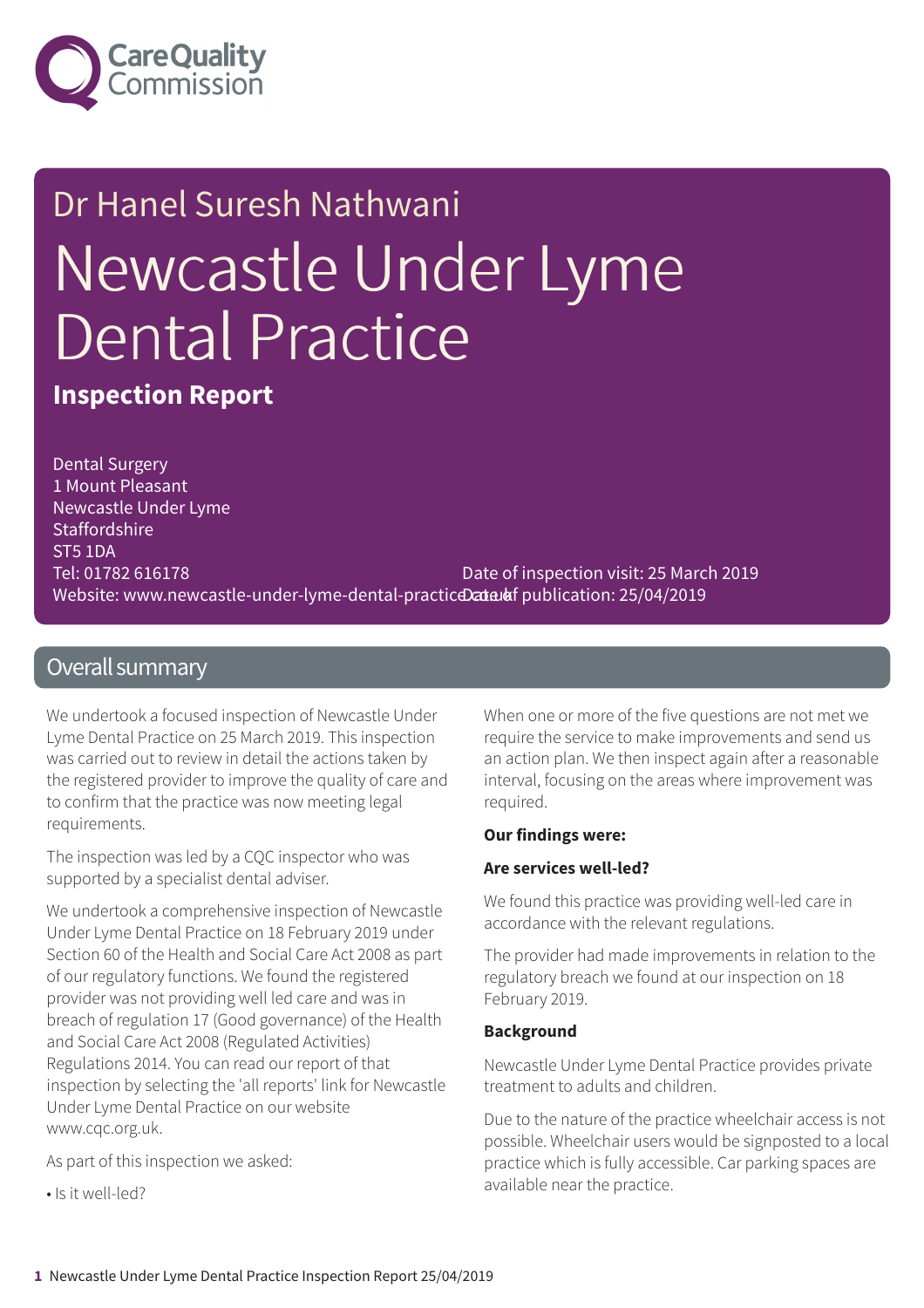# Summary of findings

The dental team includes seven dentists, five dental nurses, a dental hygienist, two dental hygiene therapists, a deputy practice manager and a practice manager. The practice has five treatment rooms.

The practice is owned by an individual who is the practice owner. They have legal responsibility for meeting the requirements in the Health and Social Care Act 2008 and associated regulations about how the practice is run.

During the inspection we spoke with one dentist and the practice manager. We looked at practice policies and procedures and other records about how the service is managed.

The practice is open:

Monday, Tuesday and Friday from 8:00am to 5:00pm

Wednesday from 9:00am to 7:00pm

Thursday from 10:00am to 7:00pm

#### **Our key findings were:**

- Improvements had been made to the infection control processes.
- Improvements had been made to the processes for managing the risks associated with radiation and Legionella.
- Improvements had been made to the process for monitoring staff training.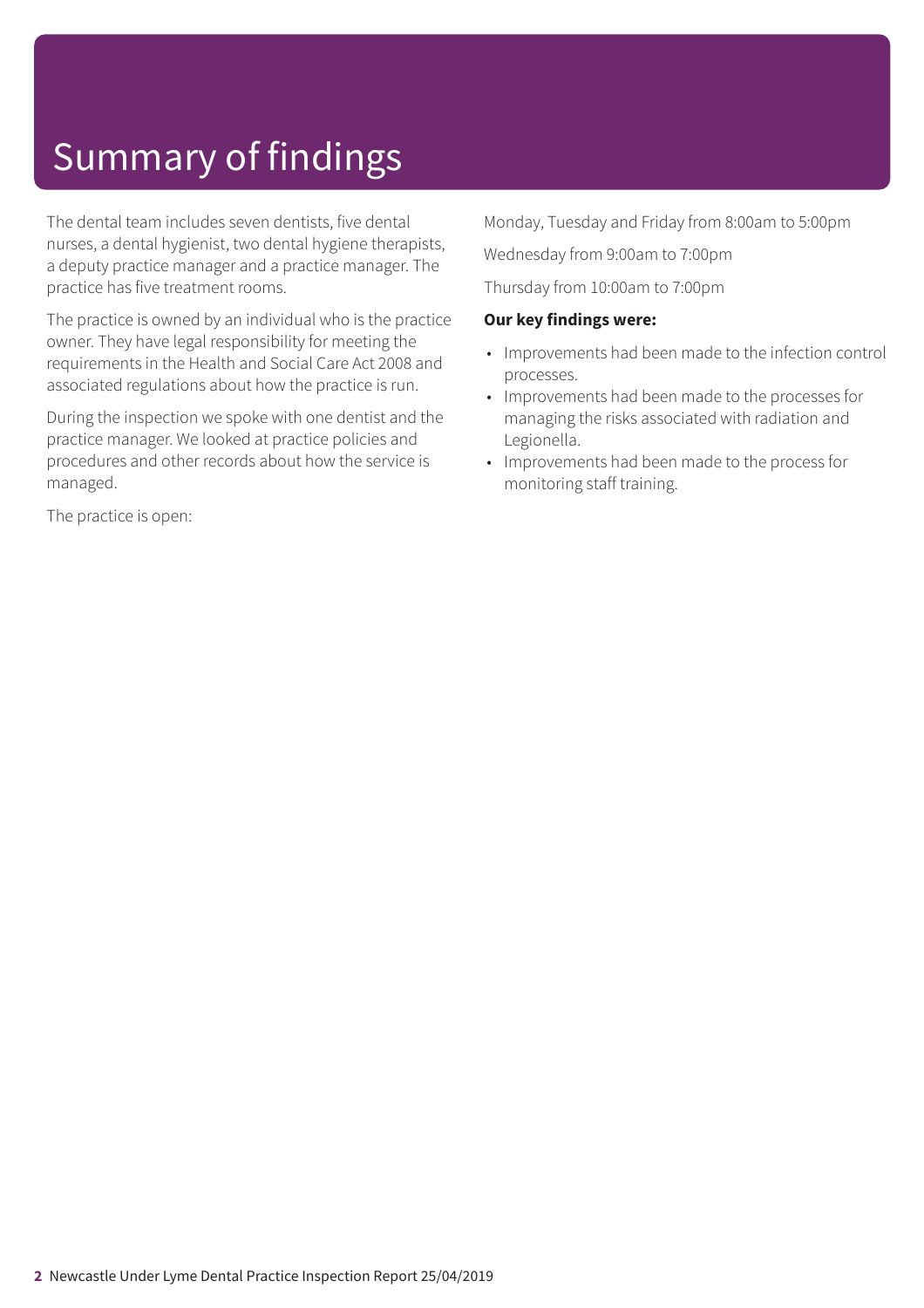## Summary of findings

### The five questions we ask about services and what we found

We asked the following question(s).

#### **Are services well-led?**

We found that this practice was providing well-led care and was complying with the relevant regulations.

**No action**

The provider had implemented systems and processes in order to ensure the risks associated with the carrying out of the regulated activities are appropriately managed. These included carrying out a Legionella risk assessment, actioning recommendations made in the critical examinations for the X-ray machines, completing individual risk assessments for hazardous substances, reviewing the system for checking medical emergency equipment and improving the governance arrangements surrounding the use of closed circuit television (CCTV).